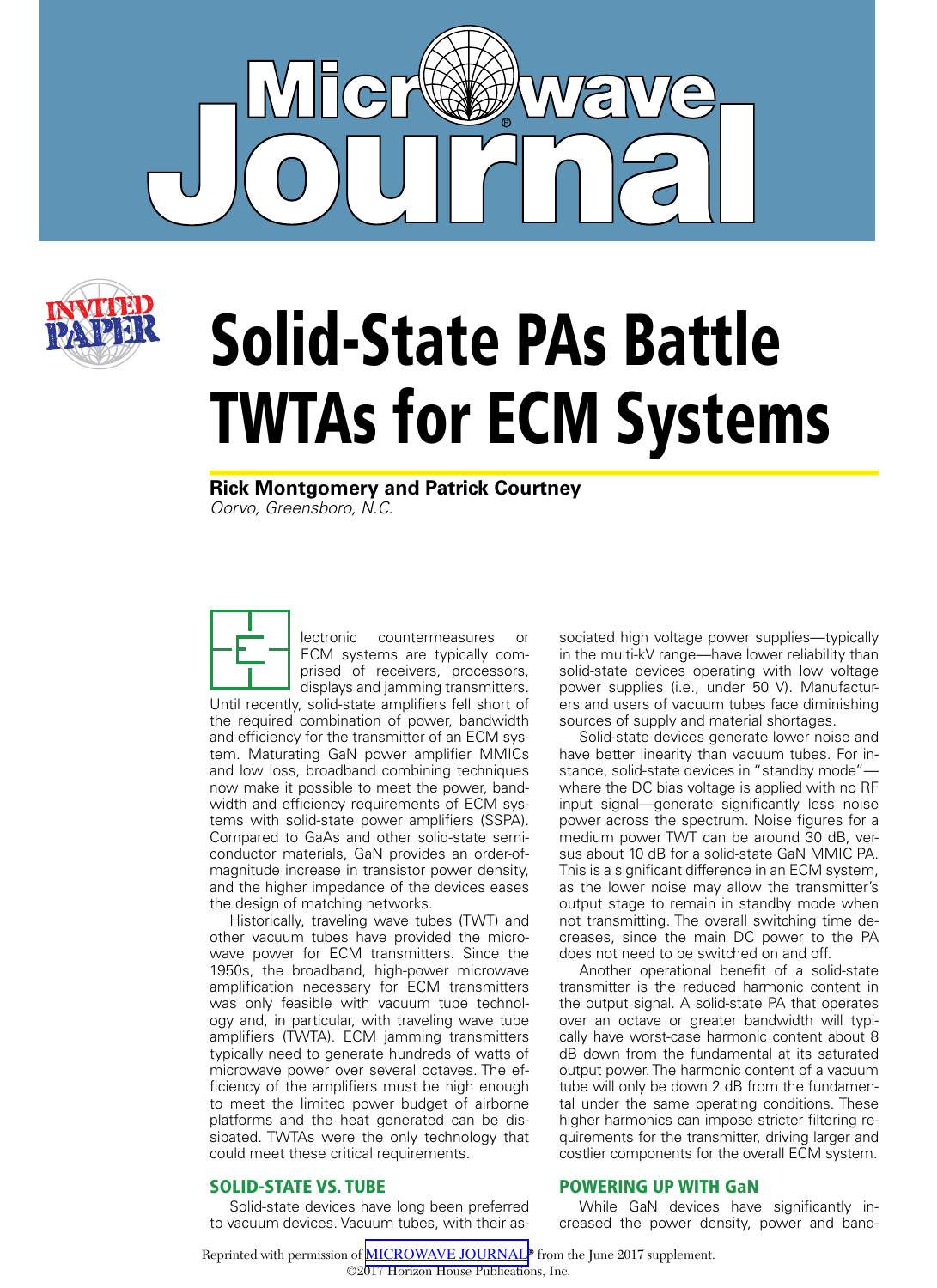## Aerospace and defense **ELECTRONICS**

## **ATURE**



 $\blacktriangle$  Fig. 1 Output power vs. frequency and temperature of a Qorvo QPA1003P GaN MMIC, with 15 dBm CW input power, 28 V bias and 650 mA current consumption.

width over other heterojunction semiconductor technologies, a single device or MMIC still has insufficient power for most ECM system transmitters. It is not unusual to have a requirement of 100 W or more from 2 to 7.5 GHz. **Figure 1** shows the output of a single Qorvo GaN power MMIC. This packaged MMIC nominally delivers 10 W from 1 to 8 GHz, but the output power decreases at 85°C backside temperature to as low as 8 W. More than 10 of these MMICs must be combined to deliver 100 W across the band and over the temperature range required in an ECM system.

There are many ways to power combine devices to make a SSPA. For an ECM system transmitter, the approach must have low loss and wide bandwidth. Many combining techniques use two-port binary combiners such as Wilkinson or magic tees. Combining two MMICs requires a single two-port combiner, four MMICs requires three combiners and 16-way combining requires 15 combining elements. Magic tees have relatively low loss; however, they typically operate over a maximum of 10 percent bandwidth, and double-ridged magic tees only have about an octave bandwidth, which is short of a 2 to 7.5 GHz ECM requirement. With two-way combining, four stages of combining are needed to achieve the desired power. A typical double-ridge magic tee has 0.3 dB of loss at these frequencies, so the total loss through the combiner would be 1.2 dB. Combining the 30 percent efficient GaN PA MMICs shown in Figure 1 through a 16-way magic tee, the efficiency of the combined output would be about 23 percent and deliver approximately 95 W output at 6 GHz at 85°C. However, the typical double-ridge magic tee network only works over an octave of bandwidth (e.g., from 2 to 4 GHz).



 $\blacktriangle$  Fig. 2 Spatium amplifier structure.



 $\blacktriangle$  Fig. 3 Measured output power of the Spatium amplifier that combines 16 QPA1003P MMICs.

#### SPATIAL COMBINING

Spatial combining techniques are potentially lower loss than circuit-based techniques. Spatium® is Qorvo's patented coaxial spatial method of power combining (see *Figure 2*). It uses broadband antipodal finline antennas as the launch to and from the coaxial mode, splitting into multiple microstrip circuits, then combining the power from those circuits after amplification with a power MMIC. It uniquely enables broadband, efficient and compact combining of multiple power MMICs in a single combining step, with free space as the combining medium. A typical Spatium design combines 16 devices in one step, with a combining loss of only 0.5 dB.

Combining 16 of the MMICs from Figure 1 yields an SSPA efficiency of 27

percent, compared to 30 percent for each MMIC. This is a significant difference compared to the 23 percent achieved with magic tee combining. The increased combining efficiency enables higher output power from a given prime power as well as reducing the heat dissipation. An actual Spa-

tium amplifier was designed that combined 16 radial blades



 $\triangle$  Fig. 4 Spatium amplifier with clamp to conduct heat from the MMIC PAs.

with the Qorvo GaN MMIC PA on each blade. *Figure 3* shows the measured output power versus clamp surface temperature; the baseplate temperature below the MMIC is approximately 12°C hotter than the clamp temperature, so the maximum baseplate temperature is 85°C. This unit achieves greater than 100 W from 2 to 7.5 GHz and an average efficiency of 25 percent.

#### THERMAL DESIGN

Thermal management is one of the design challenges when using a solidstate amplifier in an ECM transmitter. In a typical application, the outer surface of the clamp around the Spatium SSPA is conduction cooled on one or more sides (see *Figure 4*). For some systems, a liquid coolant may be available, for others a heat sink with fans. The clamp is designed to make contact with all of the blades in the Spatium and provide a conduction path to a cold plate or heat sink. Spatium blades and clamps can be made of different metals, including aluminum and copper. Size, weight and power trade-offs determine the appropriate material set for a given application.

The thermal resistance from the back of the MMICs to the mounting plates can be calculated and used to derive the backside MMIC temperature. From the thermal resistance of



 $\blacktriangle$  Fig. 5 Thermal simulation of the Spatium SSPA, showing cross section of the construction.